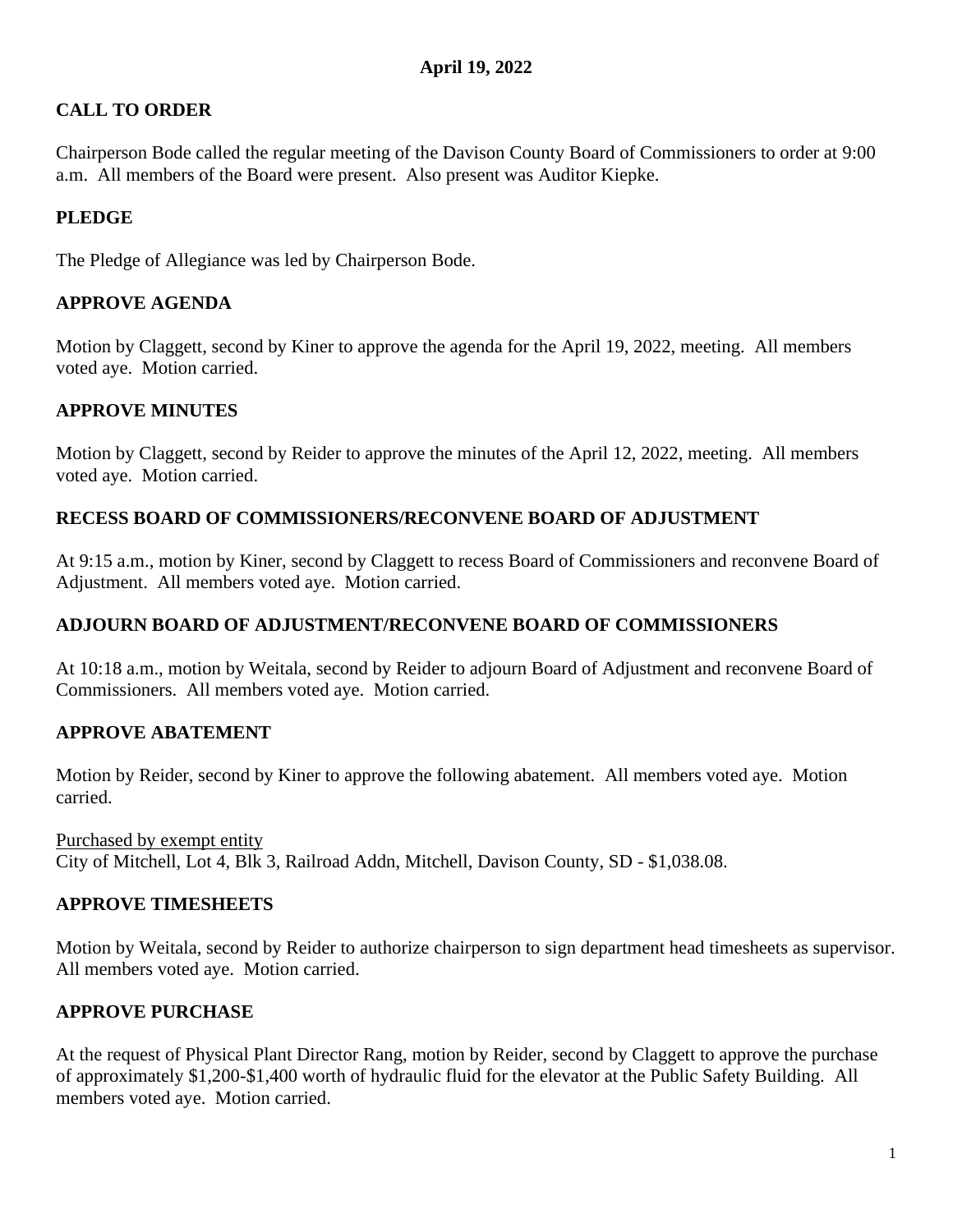# **APPROVE BILLS**

Motion by Weitala, second by Claggett to approve the following bills for payment. All members voted aye. Motion carried.

# **GENERAL FUND:**

**ELECT:** Maint Cont/Election Systems & Software-10,750.00 Supplies/McLeod's Printing-26.97**; JUD:** Prof Fees/Stephanie Moen & Assoc-377.20 Interpreter Fees/Certified Languages Intl-95.70 Interprecorpts-332.42 Jury Fees/Jurors-474.36**; AUD:** Supplies/McLeod's Printing-44.97**; TREAS:** Supplies/First Dakota Nat'l Bank-20.00**; CRT APPTED ATTY:** Public Def Exp/Alvine Law Firm-22.50**; PUB SFTY BLDG:** Supplies/Jones Supplies-20.25 Menards-11.96 Pest Control/Premier Pest Control-80.00 Elevator Service/Schumacher Elevator-426.24 Buildings/Direct Digital Control-20,865.00 Menards-166.84 Minor Equip/Jones Supplies-799.00**; CRTHOUSE:** Repairs & Maint/Runnings Supply-59.24 Supplies/Menards-117.26 Pest Control/Premier Pest Control-50.00**; ROD:** Rentals/Bureau of Administation-32.58 Microfilm Imaging Sys-470.00 Wells Fargo Bank-240.00 Microfilm Supplies/Bureau of Administation-98.20**; NORTH OFC:** Repairs/Menards-154.00 Pest Control/Premier Pest Control-50.00**; COORD:** Copy Mach Maint/Century Business Products-150.67**; SHERIFF:** Prof Serv/Deluxe-78.49 Radio & Equip Repair/B & L Communications-1,347.85 Oil Changes/TMA-58.53 Car Wash/Mega Wash-60.00 Office Supplies/Innovative Office-706.64 Field Supplies/Advance Auto Parts-32.02 Wholesale Electronics-62.64 Training/Axon Enterprise-375.00 Prisoner Transport/Pennington Co Jail-115.20 Minor Equip/Jack's Uniforms-43.94 Software Services/Tritech Software Sys-36.58**; JAIL:** Medicine/Avera Queen of Peace Hosp-4,236.33 Lewis Drug Stores-5,034.35 Mitchell Regional Ambulance-795.00 Equip Repair/Jones Supplies-105.46 Jail Supplies/Bob Barker Co-79.50 Jones Supplies-681.40 Lewis Drug Stores-321.94 McKesson Medical-412.16 Laundry Supplies/Jones Supplies-171.00 Oth Co Jail Bd/Lake Co Sheriff's Ofc-480.00 Prisoner Food/Summit Food Service-5,315.80 Water Softener/Darrington Water-49.00 Contracts/Medical Waste Transport-197.80**; JUV DET:** Medicine/Minnehaha Co Regional-137.56 Detention/Minnehaha Co Regional-7,967.00**; MENTAL ILL:** Committals/Douglas Papendick-303.00 Hearings/Avera Medical Group-1,372.10 Yankton Sheriff's Ofc-50.00**; FAIR:** Repairs & Maint/Menards-162.95 Pest Control/Premier Pest Control-50.00**; HIWAY:** Repairs & Maint/Dockendorf Equipment-342.25 Supplies & Materials/Access Systems-50.57 CHS Farmers Alliance-15.00 Utilities/Northwestern Energy-3,207.26 Machinery/C & B Operations-68,487.59**; EMG MGMT:** Utilities/Northwestern Energy-85.60**; LIABILITIES:** Fair Dmg Dep Ret/Alejandro Vaca-Cruz-200.00**; M&P:** M&P Due Oth Co-SDACO M&P-638.00

# **INTO EXECUTIVE SESSION**

At 10:31 a.m., motion by Weitala, second by Claggett to move into executive session to discuss personnel as per SDCL 1-25-2, at the request of Human Resources Director Meaney. All members voted aye. Motion carried.

#### **EXCUSE COMMISSIONER**

Chairperson Bode excused Commissioner Reider at 11:49 a.m.

#### **OUT OF EXECUTIVE SESSION**

At 12:05 p.m., motion by Claggett, second by Kiner to move out of executive session. All members present voted aye. Motion carried.

#### **APPROVE DAVISON COUNTY EMPLOYEE WAGE ADJUSTMENTS IN 2022**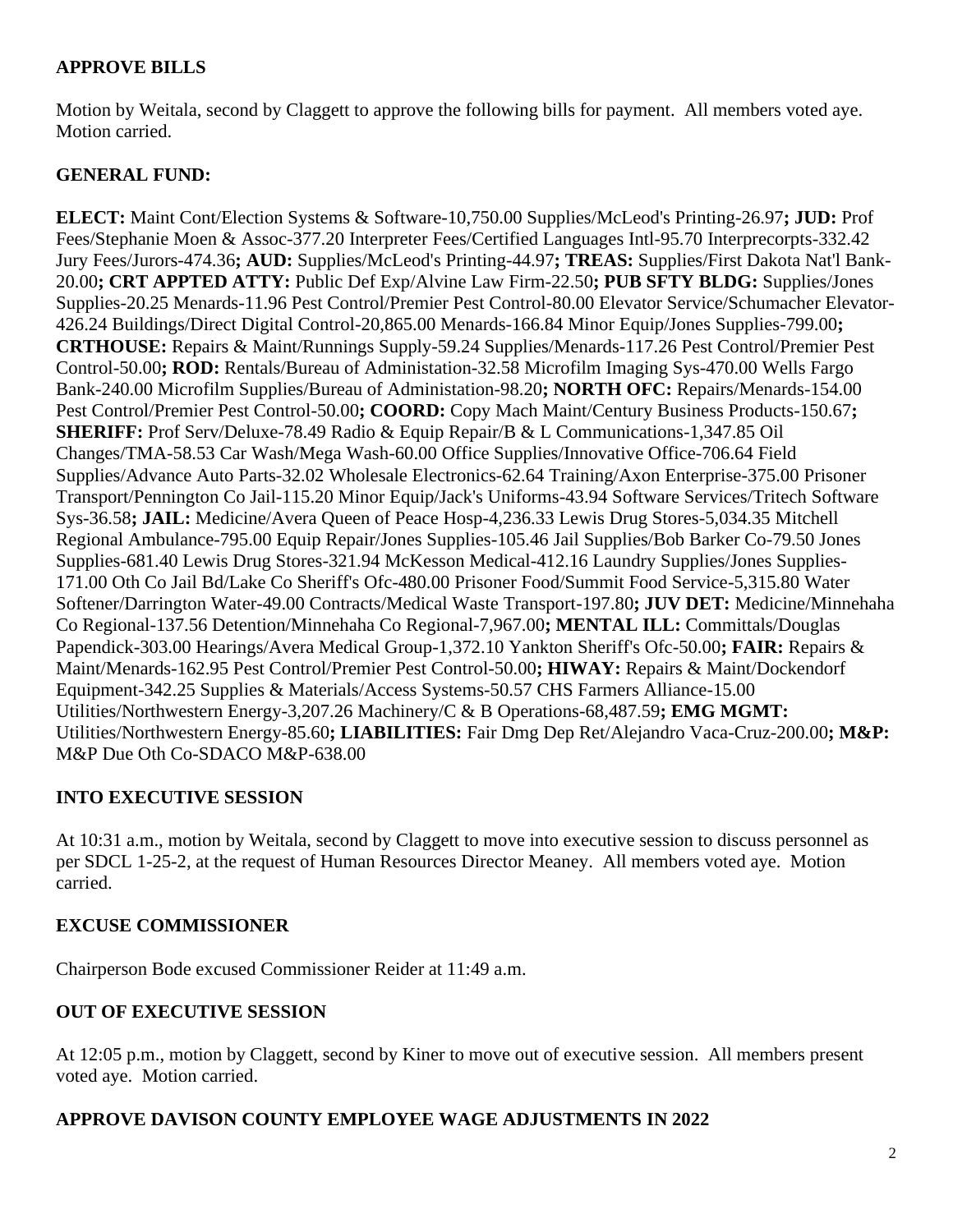After analyzing data provided and information received, Davison County continues to be very competitive with wages. The following wage adjustments are approved to maintain that status. This will complete segment one of this process. The costs associated with this segment are \$82,389 in addition to the  $2.5\% + $.50$  raise which amounted to a budget increase of \$199,574, for a total increase in payroll costs by \$281,963 for 2022.

As per SDCL 6-1-10, motion by Weitala, second by Claggett to approve and publish the following wage adjustments effective April 16, 2022. A roll call vote was taken as follows: Weitala – aye, Reider – absent, Kiner – aye, Claggett – aye, Bode – aye. Motion carried.

# **Note**

The salary figures do not include longevity that may be due to some employees nor introductory raises that may be earned. The salaries of Department Supervisors are prorated per the period worked throughout the fiscal year.

**Department Supervisors-Director of Physical Plant** Joel Rang-\$62,982.40; **Director of Equalization** Karla Love-\$58,115.20; **Highway Superintendent** Russel Weinberg-\$75,379.20.

# **Employees**

**Auditor's Office –** Karen Knadle-\$26.50; James Matthews-\$20.31 **Treasurer's Office –** Tonya Ford-\$21.53; Rachel Soulek-\$19.57 **States Attorney –**Jill Lux-\$23.18; Angie Larson-\$19.68 **Maintenance Department –**Robert Love Jr-\$20.31, Robert Faas-\$20.31 **Director of Equalization -** Carla Wittstruck-\$21.53; Jared Olsen-\$20.31; Robin Dutt-\$18.08 **Register of Deeds –** Danna Kolbeck-\$21.53; Bridgett Nelson-\$19.96 **Veteran's Service Officer** – Craig Bennett-\$23.72 **Highway Department** – Andrea Horton-\$20.45; Steve Groseth-\$26.40; Rueben Sonne-\$23.55; Kevin Geidel- \$25.25; Clayton Wells-\$23.25; Tyler Decker-\$20.31; Christopher DeBoer-\$20.31; Brian Grambihler-\$20.31; Scott Wengler-\$19.81; Jack Sorenson-\$20.31; Tyler Page-\$20.31; Gerald Koch-\$17.05 **Welfare Intake Administrative Assistant/4-H Youth Advisor Assistant –** Christine Norwick-\$17.58 **County Health Nurse –** Angela Seitz-\$18.98 **WIC** – Danielle Radel-\$18.98 **Sheriff's Office –**Jacob Verry -\$24.00; Trestin Jerke-\$22.75; Kyle Bice-\$22.75; Dawn Grissom-\$22.95; Grace Murphy-\$23.09 **Jail –**Lance Bryant-\$20.31; Tim Carson-\$22.68; Misty Hicks-McDaniel-\$20.71; Marco Mora-\$22.00; Kyelle Herrick-\$20.71; Melinda Harmelink-\$20.71; Brett Costello-\$20.71; Shawn Jerke-\$22.00; Ashley Schulz- \$19.81; Lynn Smith-\$22.50; Tyler Bier-\$20.31; Cheryl Buenning-\$19.81; Mackenzie Cobb-\$19.81; Christine Diede-\$19.81; Trevor Harms-\$19.81; Matthew Huber-\$20.31; Haley Renberg-\$20.31; Marlyn Tollefson- \$19.81; **Part Time -** Trina Frey-\$17.05; Cinthya Rocha Ramirez-\$19.81; Marcus Bruce-\$19.81; Mychal Deas- \$19.81; Nathan Newton-\$20.31; Abby Perez-\$20.31; Dominick Warmbein-\$19.81; Trevor Wilkinson-\$19.81; Mark Zard-\$19.81

# **APPROVE RESOLUTION TO INCREASE TREASURER'S SALARY FOR 2022**

Motion by Claggett, second by Kiner to adopt the following resolution, which approves a wage adjustment for the following elected official. A roll call vote was taken as follows: Kiner – aye, Reider – absent, Claggett – aye, Weitala - aye, Bode – aye. Motion carried.

### **Resolution #04192022-01 Increase Treasurer's Salary**